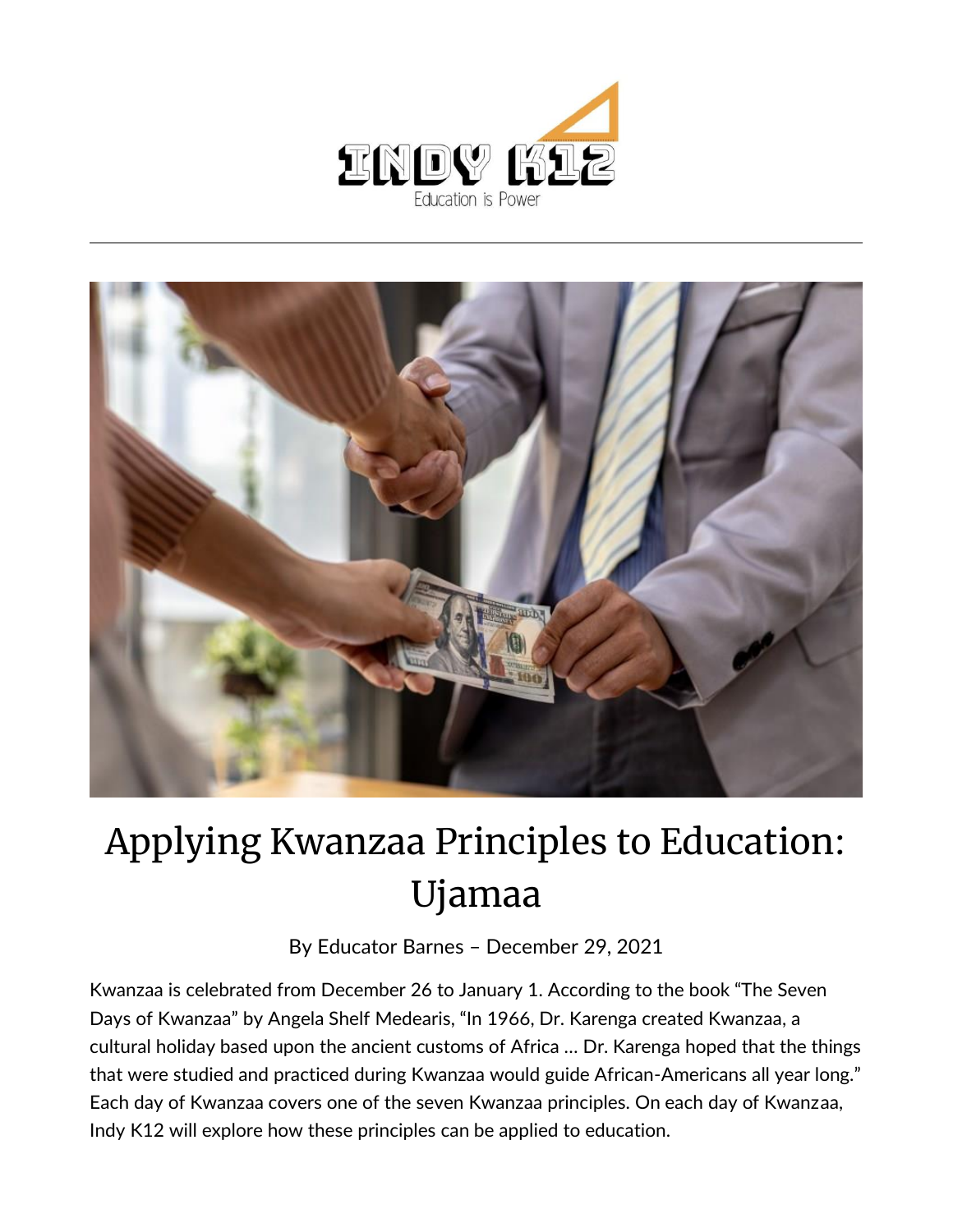The fourth principle of Kwanzaa is ujamaa which means cooperative economics. This principle means we should build our own businesses so we all can be profitable. For some reason, people forget schools are businesses. This business is supposed to produce people who are able to pursue their dreams whether that be to enroll in college, enlist in the military, or obtain employment. The reality is all schools don't serve Black students well. We need to have our own schools as an option.

In the book "[Polite Protest](https://www.amazon.com/Polite-Protest-Political-Indianapolis-1920-1970/dp/0253345871)," author Richard B. Pierce explained the history behind education in Indianapolis. I didn't have to read this book to know this history. I only had to look back a few generations. In 1936, my paternal grandmother graduated from Crispus Attucks High School. At the time, the high school was only attended by Black students. The high school was built for the purpose of keeping Black students from attending school with white students.

An idea born out of hate produced greatness. The Black educators were the best and possessed degrees beyond just the bachelor's degree. These Black educators pushed their Black students to Black excellence.

Today, when Black educators and Black parents say they want their own schools, it brings about anger and accusations of divisiveness. There are schools that are all white or mostly white, and that's by choice. Those people chose the neighborhoods they moved into. They chose not to live in diverse areas and hardly anyone complains. When we say we want the same, why do we get attacked?

If we want our own schools, we must support Black educators and leaders in creating them. We must support organizations that can be used for the benefit of students. For example, I donated money to Black World Schoolers Mobile Bookstore because I see the need of having a bookstore that is Blackity, Black, Black. The last book I purchased for my sons was from there. Could I have gotten the book somewhere else? Yes, but this time I know who I am supporting.

If Black educators produced Black excellence with fewer resources back when my grandmother was in high school just think of what we could do if we supported each other financially. Below, I have included Black people you can support. If I know you and I missed you, please charge it to my head, not to my heart. If you know someone I should add or if you want me to add you, let me know, and I'll update this piece.

## [Jason Allen, EdLanta](https://edlanta.org/)